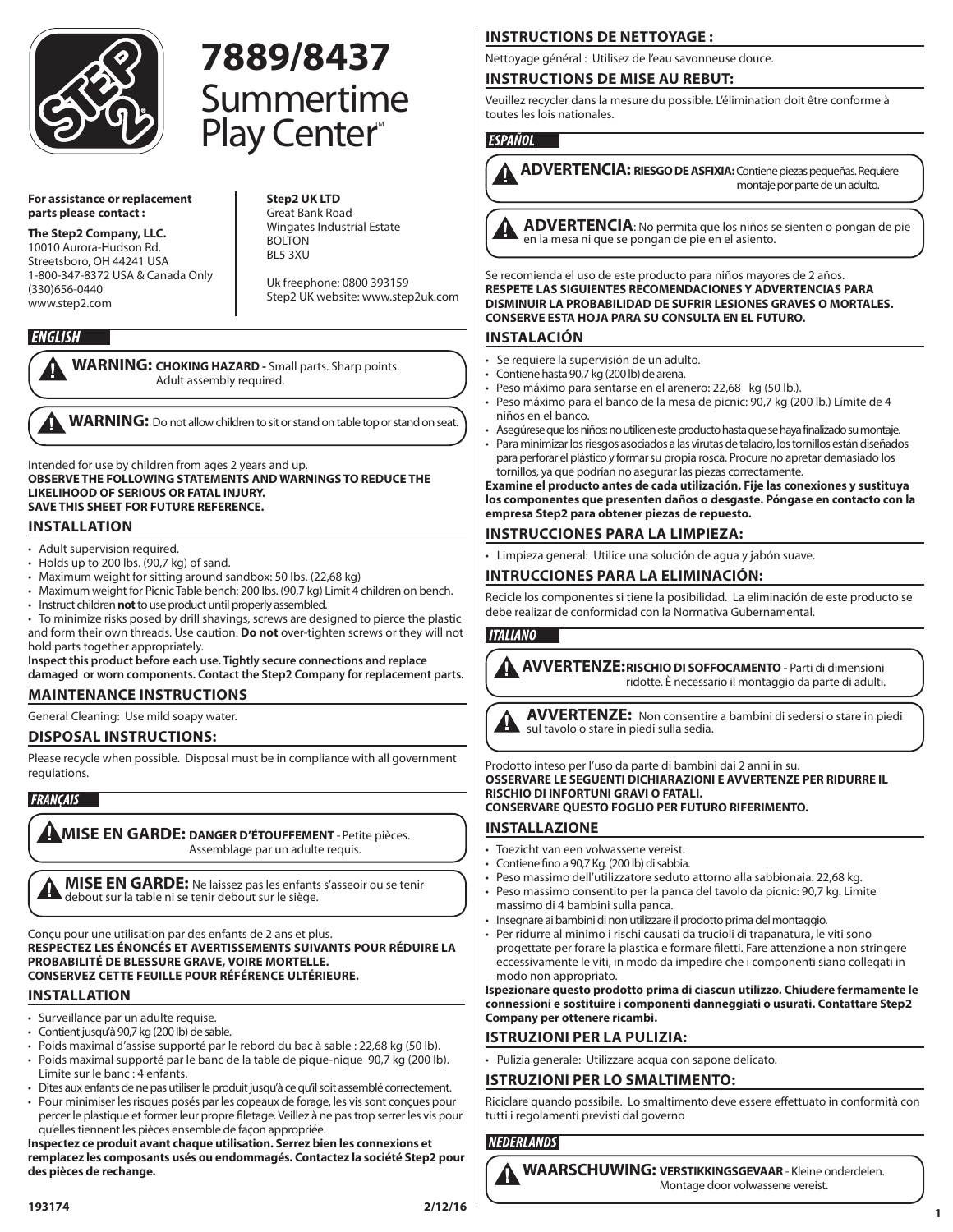









**Repeat to the other side.** Procédez de même de l'autre côté. Repita en el lateral opuesto. Ripetere sull'altro lato. Herhaal aan de andere kant. Repita para o outro lado. Powtórzyć po drugiej stronie. 在另一侧重复。

كرر ذلك مع الجانب الأخر.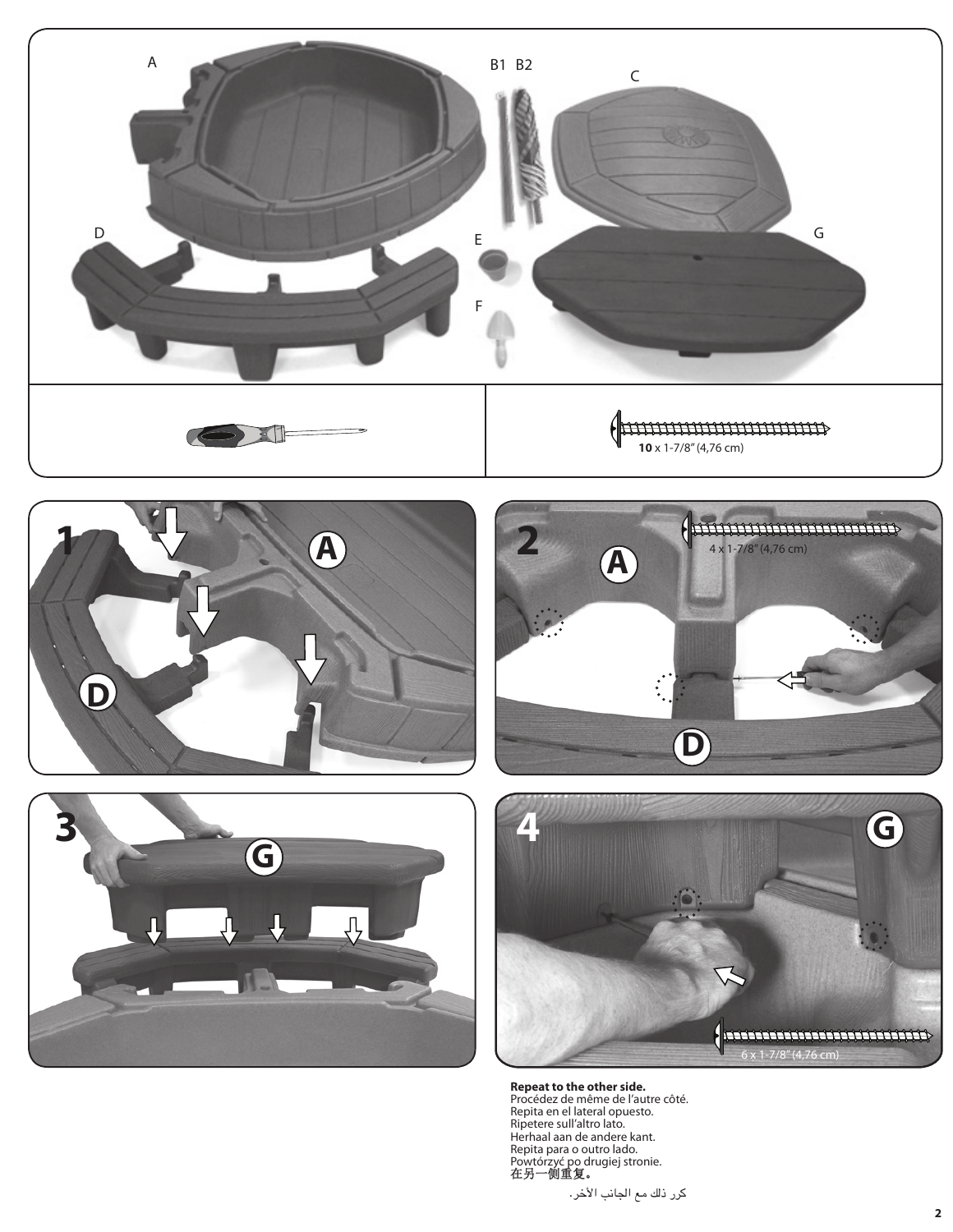









#### **(Umbrella design & color may vary)**

(La conception et les couleurs de l'ombrelle peuvent varier) (El diseño y color de la sombrilla puede variar) (Il design e il colore dell'ombrello potrebbero variare) (Ontwerp en kleur van de parasol kunnen variëren) (O desenho e a cor da sombrinha podem variar) (Wzór i kolor parasola mogą ulec zmianie) (伞的设计和颜色可能会有所不同)

Thank you for purchasing the Step2® Summertime Play Center™. We'd appreciate a few minutes of your time to complete a brief survey so we can continue providing you with great products.

To participate, please visit our website at:

## **www.step2.com/ survey/?partnumber=788900**

Thank you for your time, your friends at Step2.